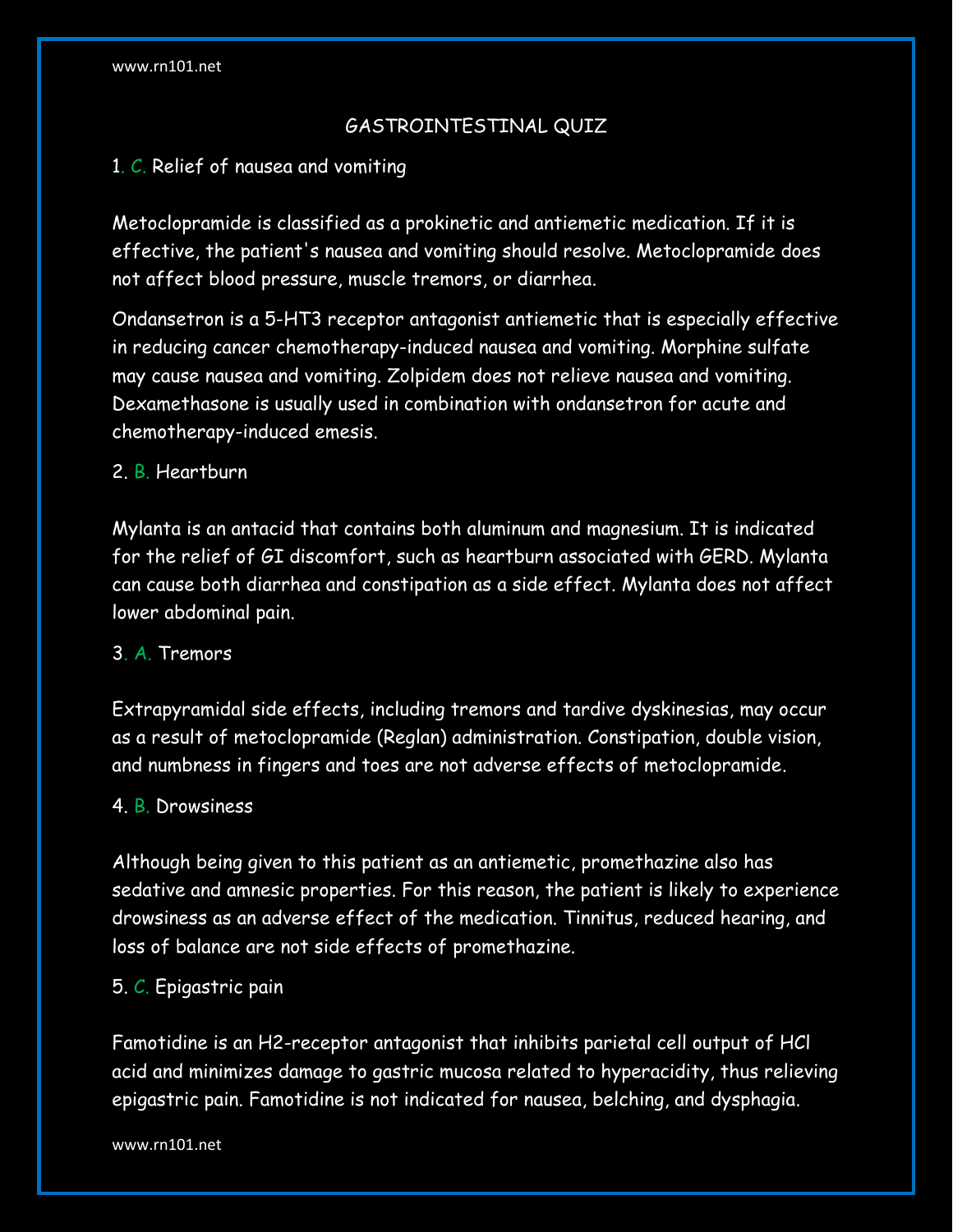6. D. Promethazine (Phenergan)

A common adverse effect of promethazine, an antihistamine/antiemetic agent, is dry mouth; another is blurred vision. Common side effects of digoxin are yellow halos and bradycardia. Common side effects of cefotetan are nausea, vomiting, stomach pain, and diarrhea. Common side effects of famotidine are headache, abdominal pain, constipation, or diarrhea.

7. A. Providing IV fluids and inserting a nasogastric (NG) tube

A perforated peptic ulcer requires IV replacement of fluid losses and continued gastric aspiration by NG tube. Nothing is given by mouth, and gastric pH testing is not a priority. Calcium gluconate is not a medication directly relevant to the patient's suspected diagnosis, and parenteral nutrition is not a priority in the short term.

8. C. Have the patient eat 4 to 6 smaller meals each day.

Eating smaller meals during the day will decrease the gastric pressure and the symptoms of hiatal hernia. Keeping the patient NPO or in a Trendelenberg position are not safe or realistic for a long period of time for any patient. Varying antacids will only be done with the care provider's prescription, so this is not a nursing intervention.

9. D. Rigid abdomen and vomiting following indigestion

A rigid abdomen with vomiting in a patient who has a gastric ulcer indicates a perforation of the ulcer, especially if the manifestations of perforation appear suddenly. Midepigastric pain is relieved by eating, drinking water, or antacids with duodenal ulcers, not gastric ulcers. Back pain 3-4 hours after a meal is more likely to occur with a duodenal ulcer. Burning epigastric pain 1-2 hours after a meal is an expected manifestation of a gastric ulcer related to increased gastric secretions and does not cause an urgent change in the nursing plan of care.

10. C. Antibiotic(s), proton pump inhibitor, and bismuth

To eradicate H. pylori, a combination of antibiotics, a proton pump inhibitor, and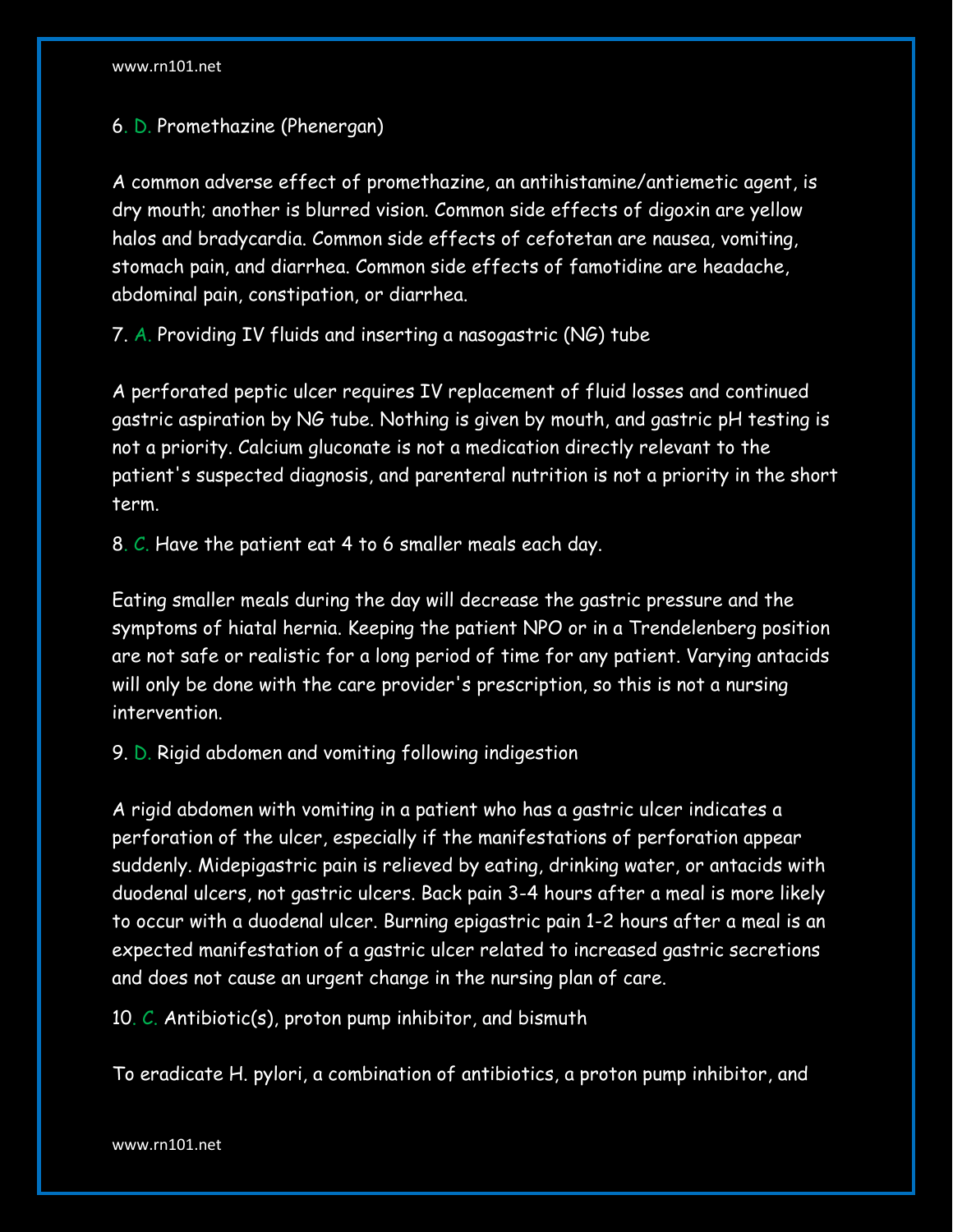possibly bismuth (for quadruple therapy) will be used. Corticosteroids, aspirin, and NSAIDs are drugs that can cause gastritis and do not affect H. pylori.

11. B. No bowel movement for 3 days

MOM is an osmotic laxative that produces a soft, semisolid stool usually within 15 minutes to 3 hours. This medication would benefit the patient who has not had a bowel movement for 3 days. MOM would not be given for abdominal pain and bloating, decreased appetite, or signs of hypomagnesemia.

12. D. Increases peristalsis by stimulating nerves in the colon wall

Bisacodyl is a stimulant laxative that aids in producing a bowel movement by irritating the colon wall and stimulating enteric nerves. It is available in oral and suppository forms. Fiber and bulk forming drugs increase bulk in the stool; water and stool softeners soften feces, and saline and osmotic solutions cause fluid retention in the intestinal tract.

13. D. Take each dose with a full glass of water or other liquid.

Docusate lowers the surface tension of stool, permitting water and fats to penetrate and soften the stool for easier passage. The patient should take the dose with a full glass of water and should increase overall fluid intake, if able, to enhance effectiveness of the medication. Dietary fiber intake should be a minimum of 20 g daily to prevent constipation. Mineral oil and extra salt are not recommended.

14. D. Magnesium hydroxide (Milk of Magnesia)

Milk of Magnesia may cause hypermagnesemia in patients with renal insufficiency. The nurse should question this order with the health care provider. Bisacodyl, lubiprostone, and cascara sagrada are safe to use in patients with renal insufficiency as long as the patient is not currently dehydrated.

15. D. High-pitched and hyperactive above the area of obstruction

Early in intestinal obstruction, the patient's bowel sounds are hyperactive and high-pitched, sometimes referred to as "tinkling" above the level of the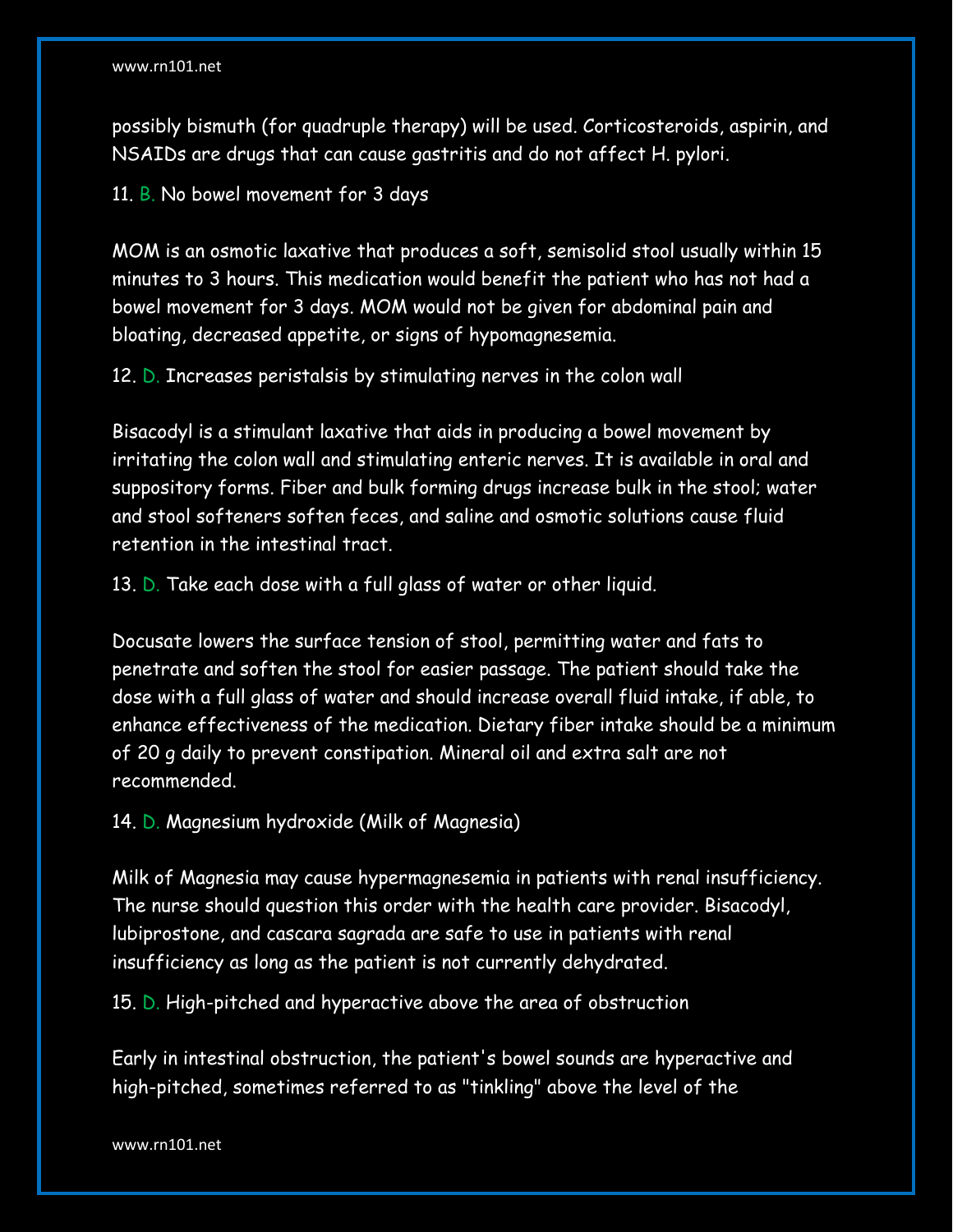obstruction. This occurs because peristaltic action increases to "push past" the area of obstruction. As the obstruction becomes complete, bowel sounds decrease and finally become absent.

16. B. History of colorectal polyps

A history of colorectal polyps places this patient at risk for colorectal cancer. This tissue can degenerate over time and become malignant. Osteoarthritis, lactose intolerance, and the use of herbs do not pose additional risk to the patient.

17. B. 8:00 AM, 12:00 PM, and 4:00 PM

A nasogastric tube should be checked for patency routinely at 4-hour intervals. Thus if the tube were inserted at 4:00 AM, it would be due to be checked at 8:00 AM, 12:00 PM, and 4:00 PM.

18. B. How to deep breathe and cough

Because anesthesia, an abdominal incision, and pain can impair the patient's respiratory status in the postoperative period, it is of high priority to teach the patient to cough and deep breathe. Otherwise, the patient could develop atelectasis and pneumonia, which would delay early recovery from surgery and hospital discharge. Care for the wound and location and care of the drains will be briefly discussed preoperatively, but done again with higher priority after surgery. Knowing which drugs will be used during surgery may not be meaningful to the patient and should be reviewed with the patient by the anesthesiologist.

19. A. impaired peristalsis.

Until peristalsis returns to normal following anesthesia, the patient may experience slowed gastrointestinal motility leading to gas pains and abdominal distention. Irritation of the bowel, nasogastric suctioning, and inflammation of the surgical site do not cause gas pains or abdominal distention.

20. C. Reposition the tube and check for placement.

The tube may be resting against the stomach wall. The first action by the nurse (since this is intestinal surgery and not gastric surgery) is to reposition the tube